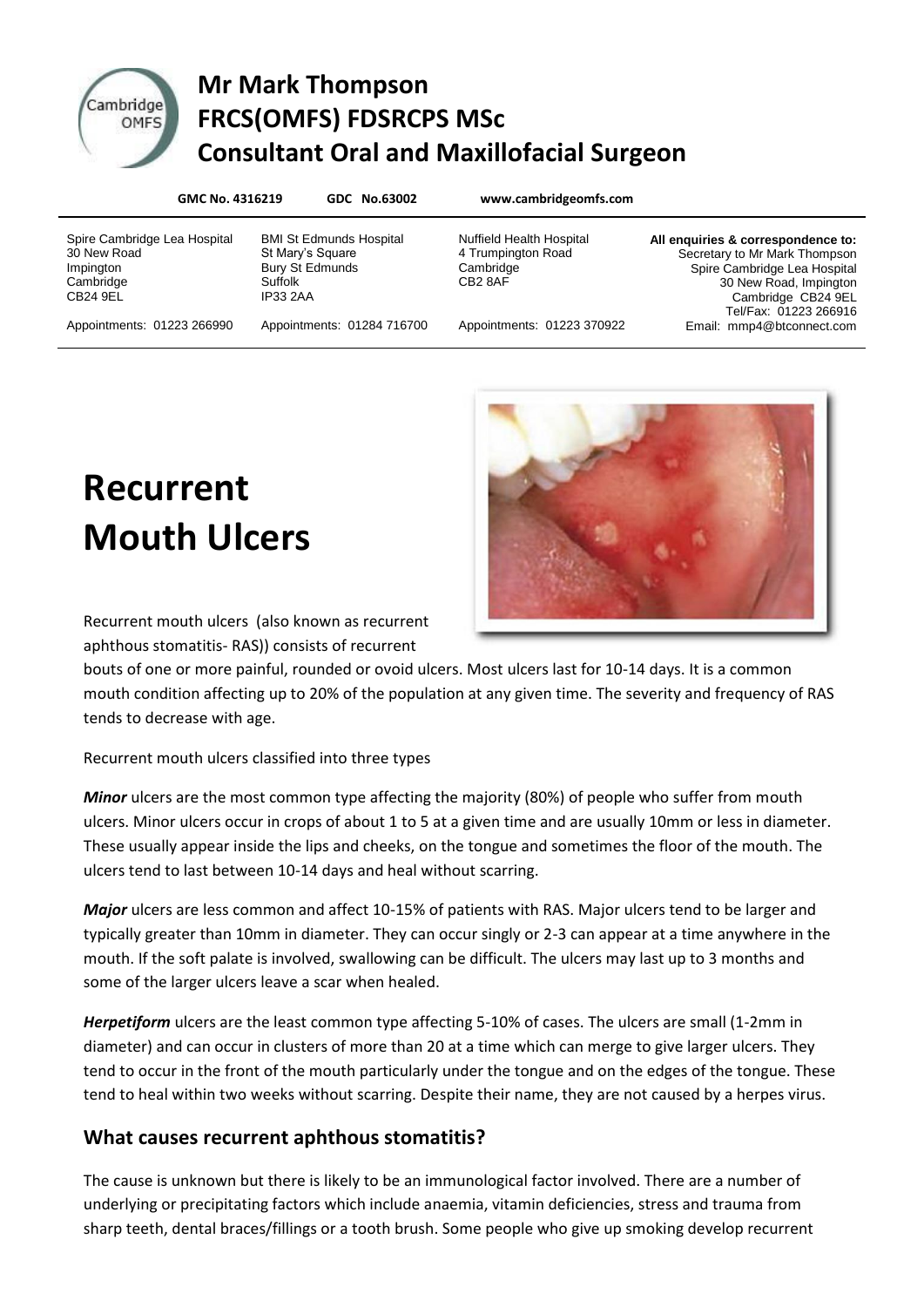mouth ulcers and the reason for this is unclear. Occasionally, RAS can be part of a more widespread disease affecting other parts of the body (e.g. Behçet's disease). Recurrent mouth ulcers are not thought to be infectious.

Nearly half the people who suffer from mouth ulcers have a close relative with the same problem.

## **What does recurrent aphthous stomatitis look like?**

Recurrent aphthous stomatitis consists of round or oval shaped ulcers with an area of surrounding redness. The base of an ulcer is typically grey/yellow in colour. Size varies according to the type of ulcer and this may range from a few millimetres in diameter to greater than one centimetre.

## **What are the symptoms of recurrent aphthous stomatitis?**

The main complaint is pain. This can be made worse by hot, salty, spicy or hard/abrasive food. Eating and drinking can therefore become difficult. Depending on the site of ulcers, speech can also be affected. The ulcers occur in recurrent bouts, heal and reoccur with varying time intervals. A few people are never free from ulcers.

#### **How is recurrent aphthous stomatitis diagnosed?**

The history and clinical appearance of the ulcers are usually sufficient to confirm the diagnosis of RAS. Blood tests are often arranged to check for any underlying cause. A biopsy is occasionally required to rule out other causes of mouth ulceration.

## **Can recurrent aphthous stomatitis be cured?**

There is currently no cure for RAS unless an underlying cause is found and corrected. Treatment aims to relieve the painful symptoms associated with RAS. The frequency and severity of RAS tends to decrease with age.

# **How can recurrent aphthous stomatitis be treated?**

Treatment for RAS aims to relieve discomfort, prevent or reduce secondary infection and encourage healing.

- Topical *corticosteroids* are the main treatment for RAS. They can be applied locally to the mouth and are effective for most patients. These are available as mouthwashes, sprays, and small dissolvable pellets.
- Anaesthetic (analgesic) mouthwashes, sprays or 'over-the-counter' sugar free throat lozenges can be used if your mouth becomes sore and are particularly helpful if used before meals.
- Use of an antiseptic alcohol-free mouthwash, spray or gel (e.g. *chlorhexidine gluconate*) may be recommended to help reduce any secondary infection and control plaque levels on teeth if toothbrushing is difficult or uncomfortable.
- *Tetracycline* mouthwashes may be of value for some types of RAS.
- Covering agents work by forming a mechanical barrier against secondary infection and further mechanical irritation. These are available as pastes and soluble pellets for application to ulcers.
- Severe cases of RAS may require treatment with a short course of systemic *corticosteroids* (i.e. taken in tablet form). Long-term treatment with these drugs is not recommended because of the potential side effects.
- Other types of oral (systemic) therapy are reserved for severe cases of RAS (especially the major type) and various drugs have been used as management options to suppress the ulcers by altering